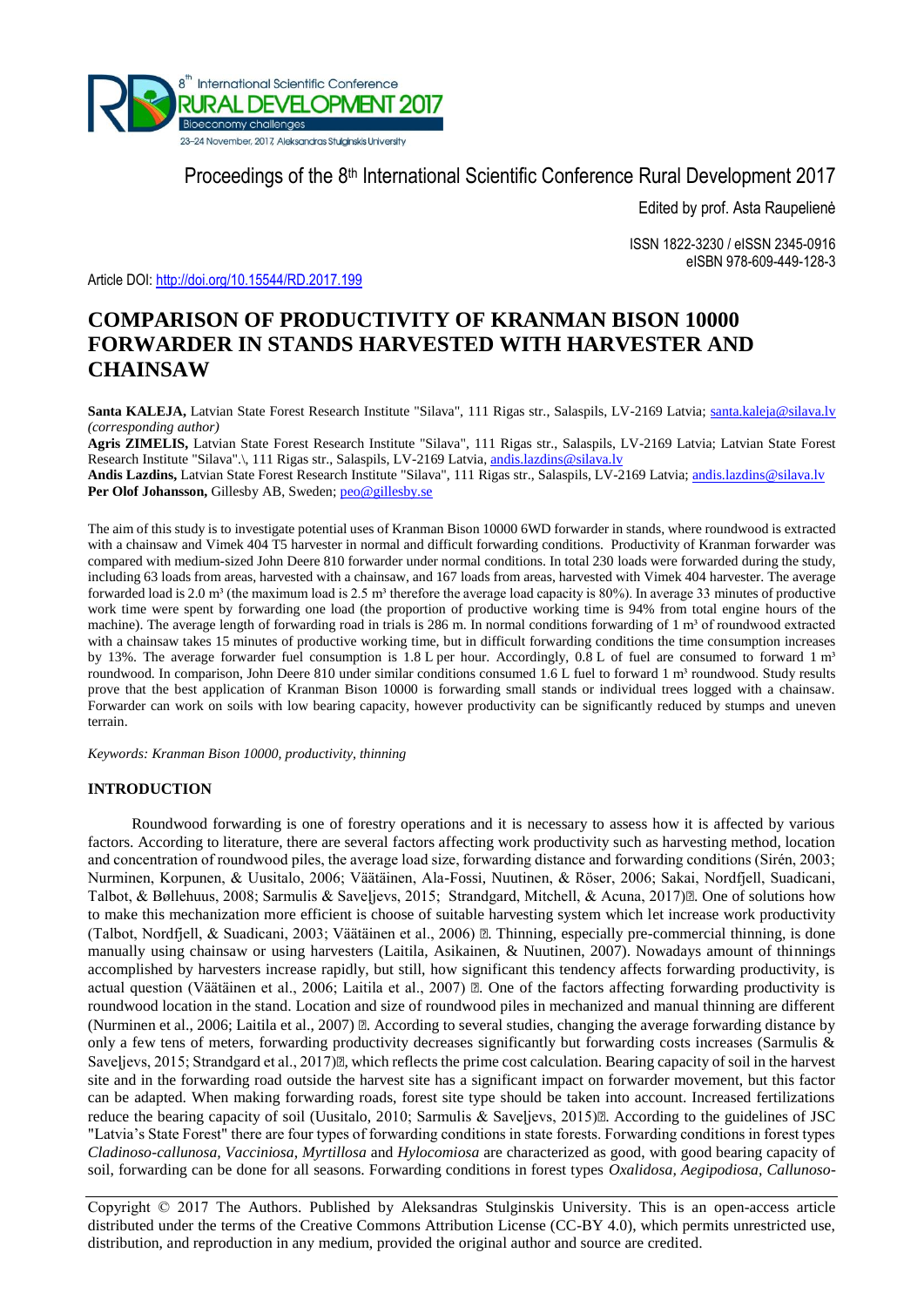*sphagnosa, Vaccinioso-sphagnosa, Myrtilloso-sphagnosa, Callunosa mel*., and *Vacciniosa mel.* are characterized as average, with moderate bearing capacity of soil. Forwarding is possible throughout the whole year, when tracks are mounted. Forwarding conditions are bad in forest types *Myrtillosoi-polytrichosa, Drypteriosa, Myrtillosa mel., Mercurialosa mel., Callunosa turf. Mel., Vacciniosa turf. Mel., Myrtillosa turf. Mel.* and *Oxalidosa turf. Mel.,*  characterized by weak bearing capacity of soil. Forwarding is possible only by mounting tracks and putting low-grade roundwood into forwarding roads and forwarding roads outside a stand to improve the bearing capacity. Forwarding conditions in forest types *Sphagnosa, Caricoso-phragmitosa, Dryopterioso-caricosa* and *Filipendulosa* are characterized as extreme with very low bearing capacity of soil. Forwarding can be done only when forwarders are equipped with tracks on the rear and front axle or soil is frozen or dried out (Liepa et al., 2014; AS "Latvijas valsts meži," 2015; Sarmulis & Saveljevs, 2015) $\mathbb{E}$ . Productivity of forwarding is affected also by technical parameters of forwarder (Sarmulis & Saveljevs, 2015; Uusitalo, 2010)<sup>[2]</sup>. In the thinning usually medium- size forwarder weighing 11 to 13 tonnes with 6 and 8 wheels were used. The average load capacity for such forwarder is 10 to 12 tonnes (Laitila, 2008)<sup>[2]</sup>. In order to make thinning of small dimension trees more efficient new solutions to reduce production costs are being sought. One of the solutions might be the use of small- size forwarders with price of base machine is relatively lower thus affecting the production costs. The aim of this study is to investigate potential uses of Kranman Bison 10000 6WD forwarder in thinning, where roundwood is extracted with a chainsaw and Vimek 404 T5 harvester working in normal and difficult forwarding conditions and to determine productivity, average load size and forwarding costs.

#### **MATERIAL AND METHODS**

In this study forwarding productivity data were obtained in stands, where roundwood was prepared with a chainsaw and Vimek 404 T5 harvester, on normal and difficult forwarding conditions. "Normal forwarding conditions" mean that soil bearing capacity is good and moist areas are not crossed, whereas "difficult forwarding conditions" mean that bearing capacity of soil is moderate or low, moist areas are crossed and it is necessary to strengthen strip roads with harvesting residues. The study was conducted in stands (25.5 ha) representing fertile *Hylocomiosa* (44% of the total area or 11.6 ha), *Myrtillosa mel.* (27% of the total area or 7.2 ha), *Myrtilloso-sphagnosa* (22% of the total area or 5.8 ha) and *Myrtillosa turf.mel.* (7% of the total area or 1.9 ha) site types in central part of Latvia nearby Jelgava in forests of Forest Research Station territory. The average number of trees in different stands before thinning ranged from 974 to 2050 trees per hectare. According to the measurement, the average tree diameter (at breast height) of dominant species ranged from 9.8 to 15.3 cm, average height from 13.4 to 17.3 m but average stock value ranged from 137 to 216 m<sup>3</sup> per ha<sup>-1</sup>, respectively. Forwarding was carried out with Kranman Bison 10000 6WD 6-wheeled forwarder. Technical parameters of forwarder are provided in Table 2.

| Nr.              | Indicators       | Numerical values                |
|------------------|------------------|---------------------------------|
| 1.               | operating weight | 1520 kg                         |
| 2.               | engine output    | 2.800 rpm. $min^{-1}$           |
| $\overline{3}$ . | power            | 24 hp                           |
| $\overline{4}$ . | maximum speed    | $14 \text{ km} \text{ ha}^{-1}$ |
| 4.               | standard speed   | $7 \text{ km} \text{ ha}^{-1}$  |
| 6.               | loading capacity | 2 500 kg                        |
| 7.               | total length     | 6.10 <sub>m</sub>               |
| 8.               | width            | $1.55 \text{ m}$                |
| 9 <sub>1</sub>   | crane max. reach | 3.3 <sub>m</sub>                |

Table 1. Technical parameters of forwarder

Time study of forwarding was carried out manually by continuous time method using hand-held data logger Allegro CX. In the time study one work cycle can include up to 15 work elements (Table 2.). Total working time  $(E_0)$  of forwarding includes all work elements but productive working time (E15) includes all work elements except "delays".

Forwarding operations were implemented in July – September, 2016. Detailed work studies were done by forwarding 455 m<sup>3</sup> round wood. Most of the forwarded roundwood (335 m<sup>3</sup> or 74%) was prepared with Vimek 404 T5 harvester and the rest (120 m<sup>3</sup> or 26%) was prepared with a chainsaw. Prime cost calculation of forwarding was done according to calculation models used in similar studies carried out previously (Ackerman et al., 2014; Kaleja, Lazdiņš, & Zimelis, 2014; Lazdiņš, 2014) <sup>2</sup>. Operator costs are the sum of salaries and other operator costs (social charges and other benefits) (Ackerman et al., 2014) <sup>2</sup>. In cost calculation was assumed that forwarder is employed 8 hours a day. If roundwood was prepared with a chainsaw, in calculation was assumed that team of 4 people were working, 3 of them were working with chainsaw and 1 is working on forwarder. If roundwood was prepared with Vimek 404 T5 harvester in calculation was assumed that team of 3 people were working, of them 2 were working on harvester and 1 was working on forwarder. The number of employees was determined on the basis of average productivity. Machine costs are costs for fuel, lubricant, maintenance, repair and other consumables (Ackerman et al., 2014)  $\mathbb{Z}$ . Logging service provider data obtained in detailed cost monitoring were used in prime cost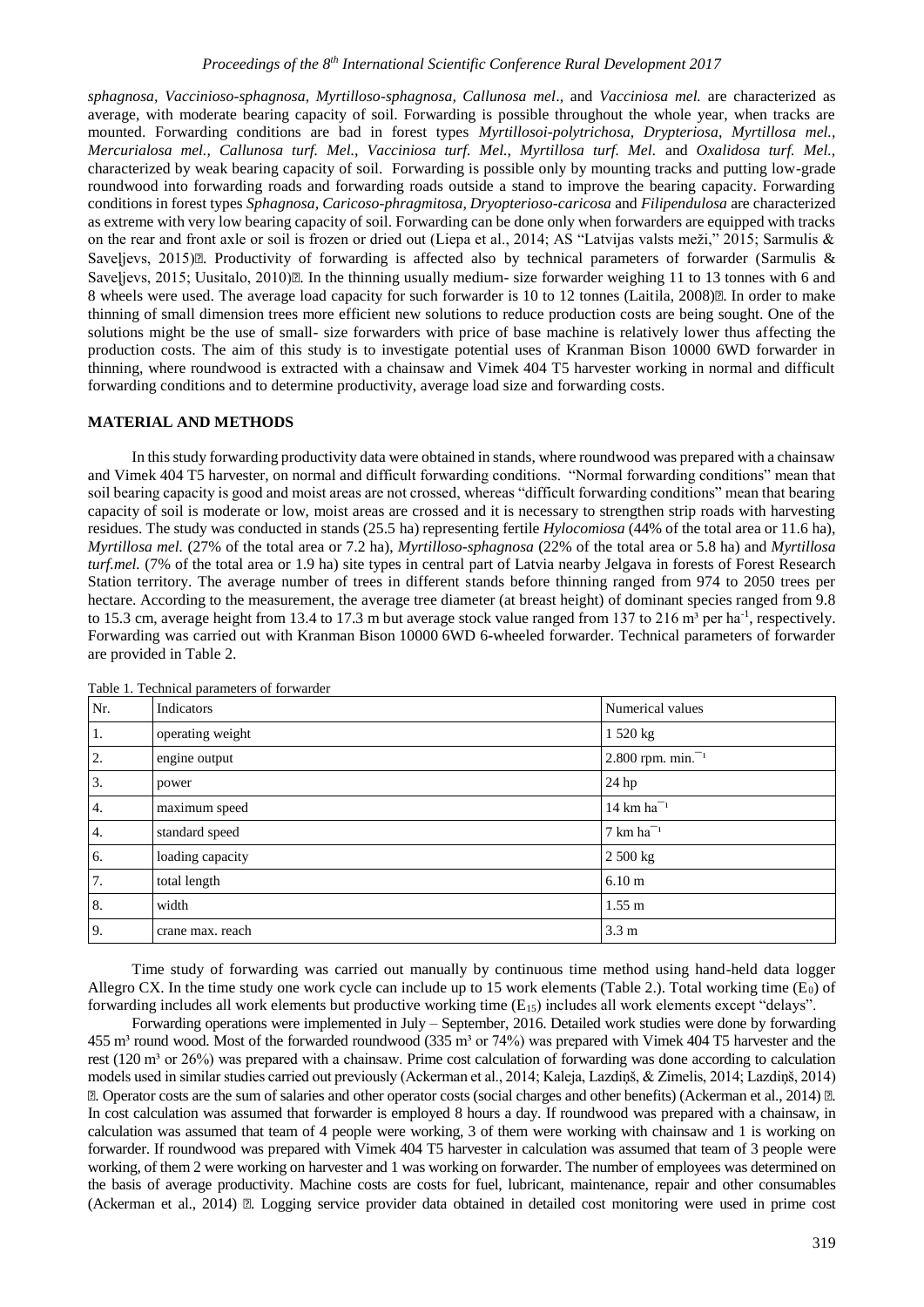# *Proceedings of the 8th International Scientific Conference Rural Development 2017*

calculation. Estimated profit is 5%. The average work productivity for each unit of machinery were used for cost calculation. During experiment the average diameter of trees logged with a chain saw and Vimek harvester were determined  $D_{1,3}$  9 cm and  $D_{1,3}$  11 cm respectively. The average productivity used in calculation for a chainsaw was 1.5 m<sup>3</sup> but for Vimek harvester 9.9 m<sup>3</sup> in productive hour. Following average indicators of forwarder were received during experiment and used in cost calculation: average forwarder load 2.0 m<sup>3</sup>, average productive time spent on loading (17 min.) and on unloading (6 min.), average speed of forwarder 44 m per min.<sup>-1</sup>, average forwarding distance in one direction 254 m. Road transport distance was assumed to be the same (50 km). In order to determine the significance level of data T-test and Wilcoxon signet-rank test were used.

| Number of work<br>element | Work elements            | Description of work element                                                                                                                                                                                 |
|---------------------------|--------------------------|-------------------------------------------------------------------------------------------------------------------------------------------------------------------------------------------------------------|
| 1                         | driving unloaded         | Starts when forwarder leaves the landing area and ends when the forwarder stops<br>at the first loading stop.                                                                                               |
| 2                         | reach during loading     | Starts with grapple loader movement to start loading and ends when the grapple<br>loader reach the pile of roundwood.                                                                                       |
| 3                         | gripped during loading   | Starts with reaching of roundwood pile and ends with creating of grapple load.                                                                                                                              |
| 4                         | loading                  | Starts with lifting the grapple load and ends when the grapple load is laid on the<br>bunk.                                                                                                                 |
| 5                         | sorting load             | Sorting the roundwood in the bunk.                                                                                                                                                                          |
| 6                         | moving during loading    | Movement between roundwood piles with no grapple loader movement. Starts<br>when the operator prepares move to the next loading stop and ends when the<br>forwarder stops at the next loading stop.         |
| 7                         | road packing             | Starts with grapple loader movement to piles of branches to insert or remove them<br>from forwarding roads and ends when the operator starts to move the grapple load<br>in order to other work operation.  |
| 8                         | driving loaded           | Starts when the operator starts to move to the landing area with a load and ends<br>when wheels cease to rotate the operator starts to move the grapple loader.                                             |
| 9                         | reach during unloading   | Starts with grapple loader movement to start unloading and ends when the grapple<br>loader reach the pile of roundwood in forwarder's bunk.                                                                 |
| 10                        | gripped during unloading | Starts with commencement of crane movement, with an empty grapple,<br>Towards the forwarders bunk and ends with creating of grapple load in<br>forwarder's bunk.                                            |
| 11                        | unloading                | Starts with lifting the grapple load and ends when the grapple load is lifted onto<br>the pile.                                                                                                             |
| 12                        | sorting roundwood yard   | Sorting roundwood on the landing pile.                                                                                                                                                                      |
| 13                        | moving during unloading  | Movement between the piles at the landing area. Starts when the operator prepares<br>move to the next pile and ends when the forwarder stops at the next pile.                                              |
| 14                        | other operations         | Other activity in forwarding work (planing of work, lifting of fallen roundwood<br>$etc.$ )<br>The reason of the activity was recorded.                                                                     |
| 15                        | delays                   | Time not related to productive forwarding work, e.g. personal breaks, repairing or<br>maintenance of forwarder, phone calls. The reason of the activity was recorded.<br>Delay time longer than 15 minutes. |

Table 2. Work elements of forwarding operations

# **RESULTS AND DISCUSSIONS**

Within the study Kranman Bison 10000 6WD forwarder had worked in total 250 hours. In total 230 loads were forwarded during the study, including 63 loads from areas, harvested with a chainsaw, and 167 loads from areas, harvested with Vimek 404 T5 harvester. The average forwarded load was  $2.0 \text{ m}^3$  (the maximum load was  $2.5 \text{ m}^3$  therefore the average load capacity was 80%). The average forwarding time of 1 load was 33 minutes of productive time (the proportion of productive time is 94% from total engine hours of the machine). Roundwood forwarding from areas, harvested with a chainsaw were spent 32 min. per load but from areas, harvested with Vimek 404 T5 harvester were spent 33 min. per load. On average loading and unloading of one load takes accordingly 16.3 and 5.8 min. When forwarding of average load logged by both harvesting methods was compared, no statistically significant differences were found in total time consumption. On average 1 m<sup>3</sup> forwarding takes 16.5 minutes of productive working time. In comparison of average productive time for forwarding of 1 m<sup>3</sup> according to the harvesting methods, statistically significant differences have not been identified. Analysing the work elements (productive time) (Figure 1), statistically significant differences during loading ( $p = 0.00003 < 0.05$ ) were observed in working time consumption of roundwood gripping, with a chainsaw prepared round wood it was 27% less than with harvester prepared round wood. Differences ( $p = 0.001 < 0.05$ ) were observed in the inserting of roundwood in the load (loading), with a chainsaw prepared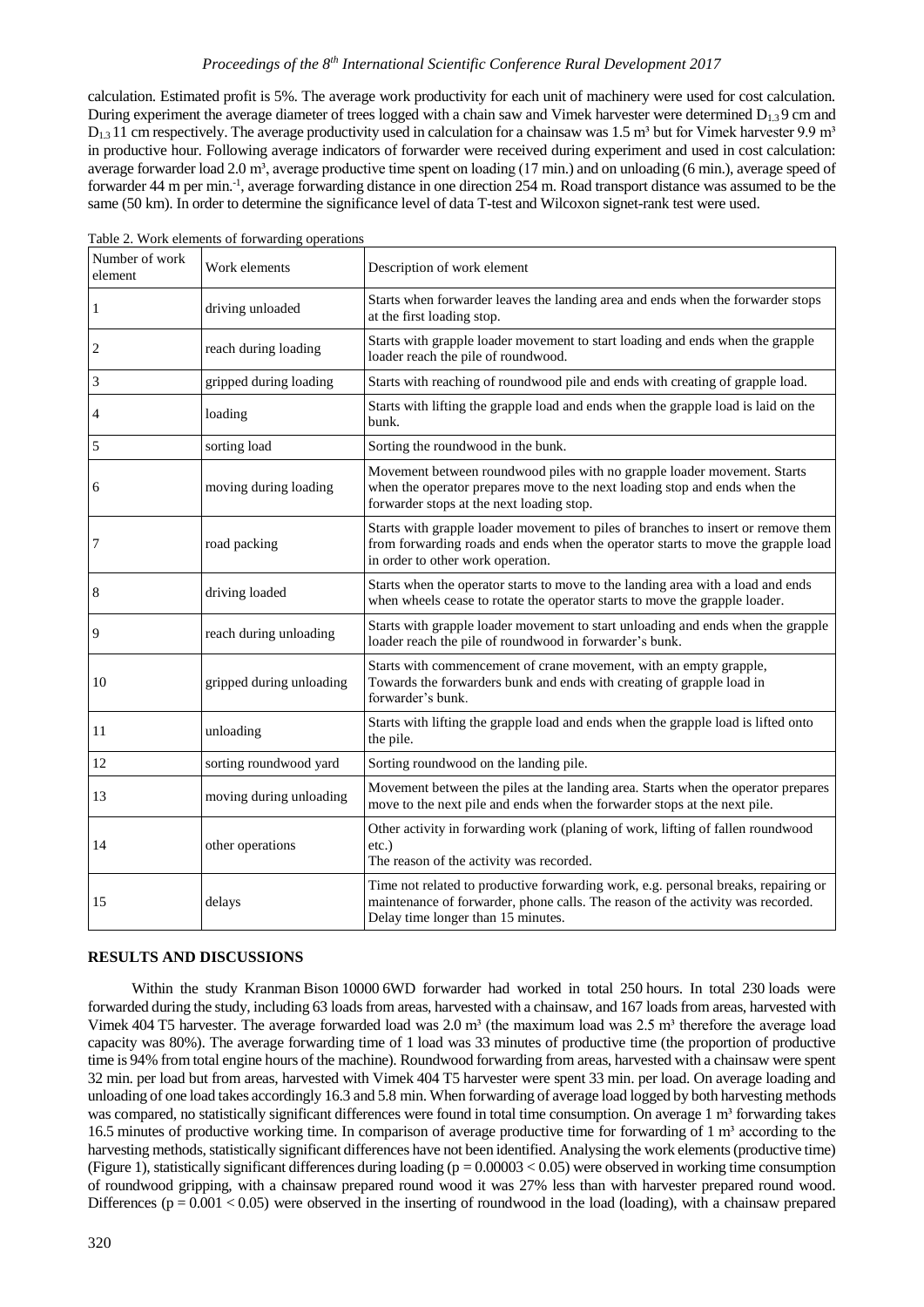roundwood it was 13% less, which is explained with more convenient placement of round wood piles. Also, there are differences  $(p = 0.01 < 0.05)$  in working time consumption of roundwood gripping during unloading, with a chainsaw prepared round wood it was 10% less. Significant differences  $(p = 0.008 < 0.05)$  were found by unloading of roundwood prepared with harvester. Time, which was spent for this work element was 7% less that could be explained with layout of roundwood in load. Driving during unload was 36% less with chainsaw prepared round wood ( $p = 0.02 < 0.05$ ).





Figure 1. Distribution of work elements of productive time in forwarding of 1m<sup>3</sup> of roundwood depending on harvesting method

Productive working time in normal and difficult forwarding conditions are respectively 95% and 98% of the total working time. Average speed of forwarder was 55.3 m min.<sup> $-1$ </sup>, respectively in normal forwarding conditions 63.6 m min.<sup> $-1$ </sup> (average load 1.88 m<sup>3</sup>) and difficult forwarding conditions 46.9 m min.<sup> $-1$ </sup> (average load 1.94 m<sup>3</sup>). The speed of forwarder in normal forwarding conditions was considerably higher than in difficult forwarding conditions. For roundwood forwarding from areas with normal forwarding conditions 28.9 min. per load were spent but from areas with difficult forwarding conditions 32.1 min. per load were spent On average loading and unloading of one load in normal and difficult forwarding conditions takes accordingly 13.7 and 5.3 min. and 13.5 and 5.4 min. respectively. The differences are not statistically significant. In normal forwarding conditions the average length of forwarding distance was 417 m, but in difficult forwarding conditions 235 m.





Figure 2. Distribution of work elements of productive time in forwarding of 1m<sup>3</sup> chainsaw prepared roundwood depending on forwarding conditions

Analysing the forwarding productive work time depending on forwarding conditions (Figure 2), even though in difficult forwarding conditions for forwarding of 1  $m<sup>3</sup>$  round wood were spent more productive work time than in normal conditions, differences are not statistically significant. Statistically significant differences ( $p = 0.0007 < 0.05$ )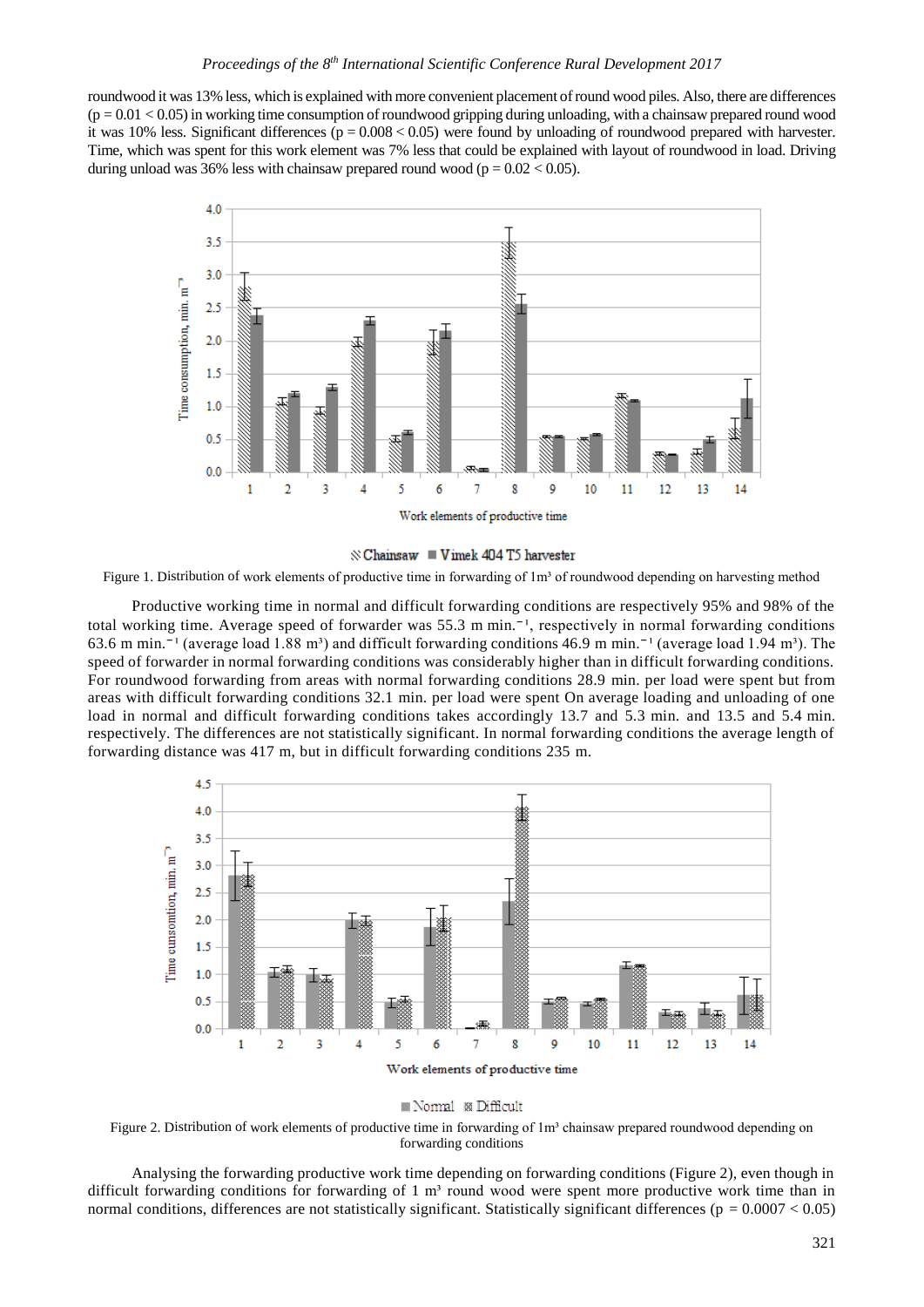observed in forwarder driving speed, however contrary to the expectations in difficult forwarding conditions the average forwarder speed was higher. This is due to a longer flat stage in forwarding distance, which allowed significantly increase the average speed. Analysing the work elements statistically significant differences in travel time for the loaded forwarder ( $p = 0.005 < 0.05$ , in normal conditions are spent 42% less time) and moving during unloading  $(p = 0.02 < 0.05$ , in normal conditions are spent 8% less time) can be observed in the operations, which are related with movement (driving time makes up an average 30% of total time), but these differences can be explained with length of forwarding distance and location of pails, therefore movement elements are not included in order to assess statistical differences of harvesting methods. The study confirms that forwarding distance affects productivity of forwarder significant, this has been proven in several studies (Laitila et al., 2007; Strandgard et al., 2017).

In comparison of medium-sized forwarder John Deere 810 (Lazdinš, 2014) and small-sized forwarder Kranman Bison 10000 6WD in normal forwarding conditions (Table 3), productivity of Kranman Bison 10000 6WD forwarder in loading and unloading of 1m<sup>3</sup> of roundwood are 12% and 41% less, respectively. The average load size of John Deere 810 is four times higher than average load size of Kranman Bison 10000 6WD. In forwarding of one load using small-sized forwarder Kranman Bison 10000 6WD, twice less productive time was spent. The average driving speed of John Deere 810 forwarder is 11% higher. The average fuel consumption of forwarding 1 m<sup>3</sup> of roundwood which has a significant influence on the cost of production Kranman Bison 10000 6WD is twice smaller than medium-sized forwarder.

|                        | -- 0<br>Productivity, m <sup>3</sup> per E <sub>15</sub> |             |       | .<br>ize                                    | $\frac{1}{2}$                      |                                       | نه                                                       |                                                            | $\sigma$                             | hour<br>gui                           | -9 - - - - - -                       | loads                         |
|------------------------|----------------------------------------------------------|-------------|-------|---------------------------------------------|------------------------------------|---------------------------------------|----------------------------------------------------------|------------------------------------------------------------|--------------------------------------|---------------------------------------|--------------------------------------|-------------------------------|
| arder                  | loading                                                  | oading<br>É | total | òń<br>$\mathbf{a}$<br>으<br>ិ<br>verage<br>∢ | oad<br>time,<br>per<br>oading<br>ᆸ | time.<br>oad<br>Unloading<br>per<br>Ė | load<br>Ė<br>Φ<br>per<br>ctiv<br>Produc<br>$\frac{1}{2}$ | $\frac{1}{2}$<br>$_{\text{load}}$<br>time,<br>per<br>Total | time<br>Proportion<br>ye<br>producti | per<br>੶ੑੑਜ਼<br>且<br>age<br>ರ<br>spee | consumption<br>$m^{-3}$<br>╾<br>Fuel | Ľ<br>Productivity<br>ш<br>per |
| Kranman Bison<br>10000 | 8.6                                                      | 21.5        | 4.3   | 1.9                                         | 14                                 | 5                                     | 29                                                       | 30                                                         | 98%                                  | 2.8                                   | 0.8                                  | 2.0                           |
| John Deere 810         | 9.8                                                      | 36.4        | 7.0   | 7.9                                         | 48                                 | 13                                    | 68                                                       | 69                                                         | 99%                                  | 3.1                                   | 1.6                                  | 0.9                           |

Table 3. Comparison of the average indicators of medium-sized and small-sized forwarder under normal forwarding conditions

Prim cost calculation shows (Table 4), that if harvesting is carried out with a chainsaw and forwarding with Kranman Bison 10000 6WD, the prim cost of roundwood is  $23.6 \text{ } \in \text{m}^{-3}$ , including  $18.6 \text{ } \in \text{m}^{-3}$  harvesting and forwarding. If harvesting is carried out with Vimek 404 T5 harvester and forwarding with Kranman Bison 10000 6WD, the prim cost of round wood is 20.7  $\epsilon$  m<sup>-3</sup>, including 16.2  $\epsilon$  m<sup>-3</sup> harvesting and forwarding. If harvesting is carried out with a chainsaw and forwarding with John Deere 810, the prim cost of roundwood is 23.7  $\epsilon$  m<sup>-3</sup>, including 18.7  $\epsilon$  m<sup>-3</sup> harvesting and forwarding. If harvesting is carried out with Vimek 404 T5 harvester and forwarding with John Deere 810, the prim cost of round wood is 20.5  $\epsilon$  m<sup>-3</sup>, including 15.9  $\epsilon$  m<sup>-3</sup> harvesting and forwarding. However, the use of a medium-sized forwarder, if thinning is done with Vimek 404 T5 harvester, is possible just theoretically because of thinning technology (Lazdiņš, 2014; Zimelis, Lazdiņš, & Prindulis, 2015; Zimelis, Lazdiņš, & Spalva, 2016)<sup>2</sup>.

Table 4. Prime cots calculation of different harvesting systems

| Parameters                                                | Cainsaw          | Vimek<br>404 T <sub>5</sub> | Kranman Bison<br>10000 6WD | John Deere 810   | Road transport   |  |  |  |  |
|-----------------------------------------------------------|------------------|-----------------------------|----------------------------|------------------|------------------|--|--|--|--|
| Equipment unit costs, $\epsilon$ annual                   |                  |                             |                            |                  |                  |  |  |  |  |
| Investment                                                | € 506            | € 35 263                    | €7822                      | € 34 954         | € 15 206         |  |  |  |  |
| Operator costs                                            | € 26720          | € 41 911                    | € 13 136                   | € 26 273         | € 14 536         |  |  |  |  |
| Machine costs                                             | €4595            | € 90 229                    | € 6337                     | €44786           | € 31 207         |  |  |  |  |
| <b>Estimated profit</b>                                   | € 1 591          | € 8 370                     | € 1 3 6 5                  | $\epsilon$ 5 301 | $\epsilon$ 3 047 |  |  |  |  |
| In total, $\epsilon$ annual                               | € 33 412         | € 175 774<br>€ 28 660       |                            | € 111 313        | € 63 997         |  |  |  |  |
| Productivity                                              |                  |                             |                            |                  |                  |  |  |  |  |
| Roundwood (with bark), $m^3$ per $E_{15}$                 | 1.5              | 9.9                         | 3.4                        | 6.7              | 10.1             |  |  |  |  |
| Total annual amount of production                         |                  |                             |                            |                  |                  |  |  |  |  |
| Roundwood (with bark), $m^3$ annual <sup>-1</sup>         | 3944             | 28479                       | 3670                       | 14399            | 14070            |  |  |  |  |
| Roundwood (without bark), $m^3$ annual <sup>-1</sup>      | 3315             | 23477                       | 3307                       | 12972            | 12676            |  |  |  |  |
| Bark and other forest residues, $m3$ annual <sup>-1</sup> | 365              | 2583                        | 364                        | 1427             | 1394             |  |  |  |  |
| Prime cost                                                |                  |                             |                            |                  |                  |  |  |  |  |
| Total amount of production, $\epsilon$ m <sup>-3</sup>    | € 8.47           | $\epsilon$ 6.17             | € 7.81                     | €7.73            | € 4.55           |  |  |  |  |
| Roundwood, $\epsilon$ m <sup>-3</sup>                     | $\epsilon$ 10.08 | €7.49                       | € 8.67                     | € 8.58           | $\epsilon$ 5.05  |  |  |  |  |